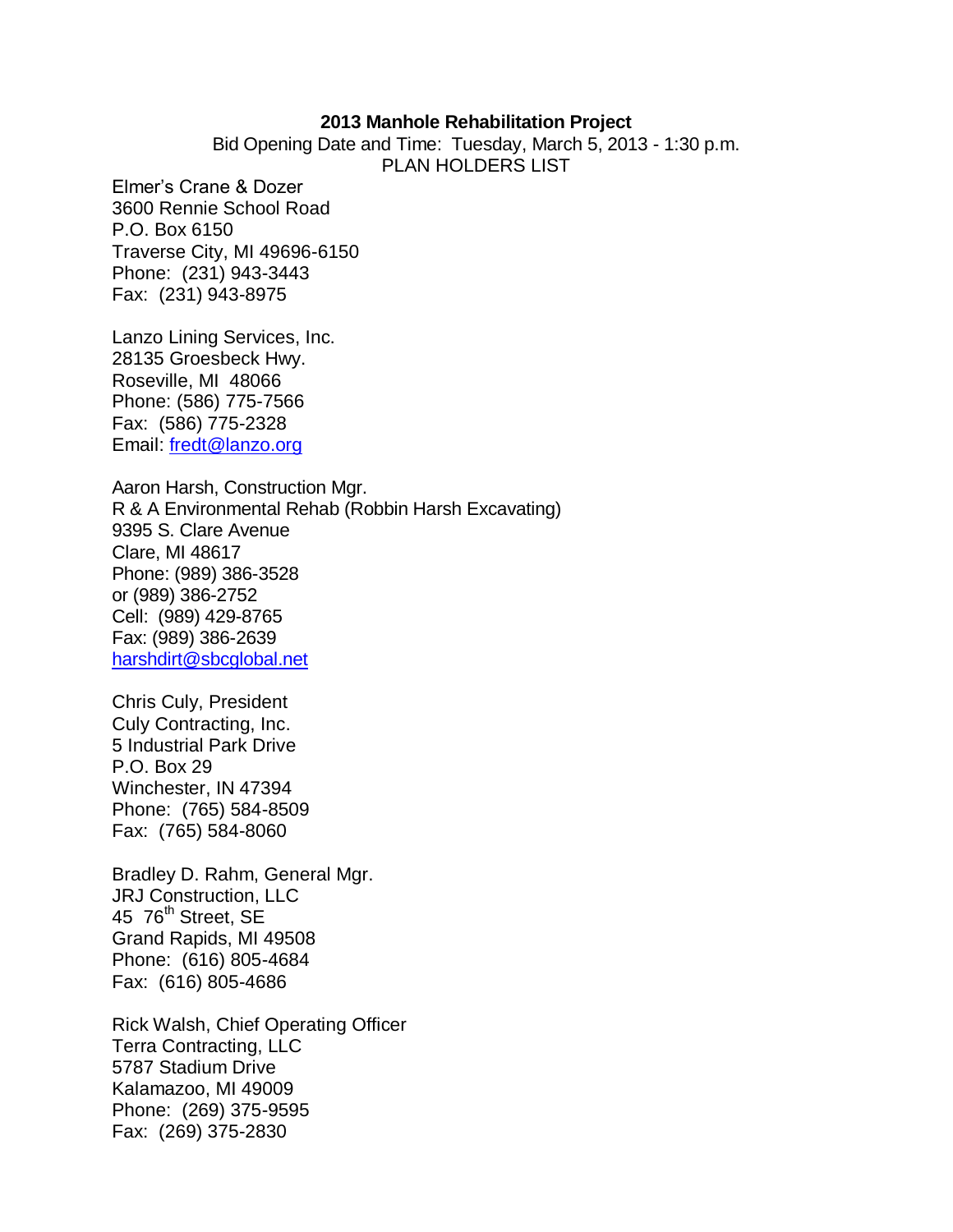2013 Manhole Rehabilitation Project Plan Holders List / 2

Terra Contracting, LLC 3320 Jefferson, SE Wyoming, MI 49548 Phone: (616) 248-2702 Fax: (616) 248-2720 [sfennell@terracontracting.net](mailto:sfennell@terracontracting.net)

Frank Kilma, President Rick Marucci, Secretary Lake County Sewer Co., Inc. 32900 Lakeland Blvd. Willowick, OH 44095 Phone: (440) 585-5757 Fax: (440) 585-5757 [frank@lakecountysewer.com](mailto:frank@lakecountysewer.com)

Bill Heffernan, President Front Range Environmental 2110 W. Wright Rd. McHenry, IL 60050 Phone: (866) 426-0025 Fax: (815) 893-5252

Harold Kosova, President National Power Rodding Corp. 2500 W. Arthington St. Chicago, IL 60612 Phone: (312) 666-7700 Fax: (312) 666-5810

Robert Wheatley, Vice President EQ – The Environmental Quality Co. 36255 Michigan Avenue Wayne, MI 48184 Phone: (734) 547-2500 Fax: (734) 547-2501

Brett Valor Kim Construction 3142 Holeman Avenue Steger, IL 60475 Phone: (708) 754-1181 Fax: (708) 754-1183 [info@kimconstruction.com](mailto:info@kimconstruction.com)